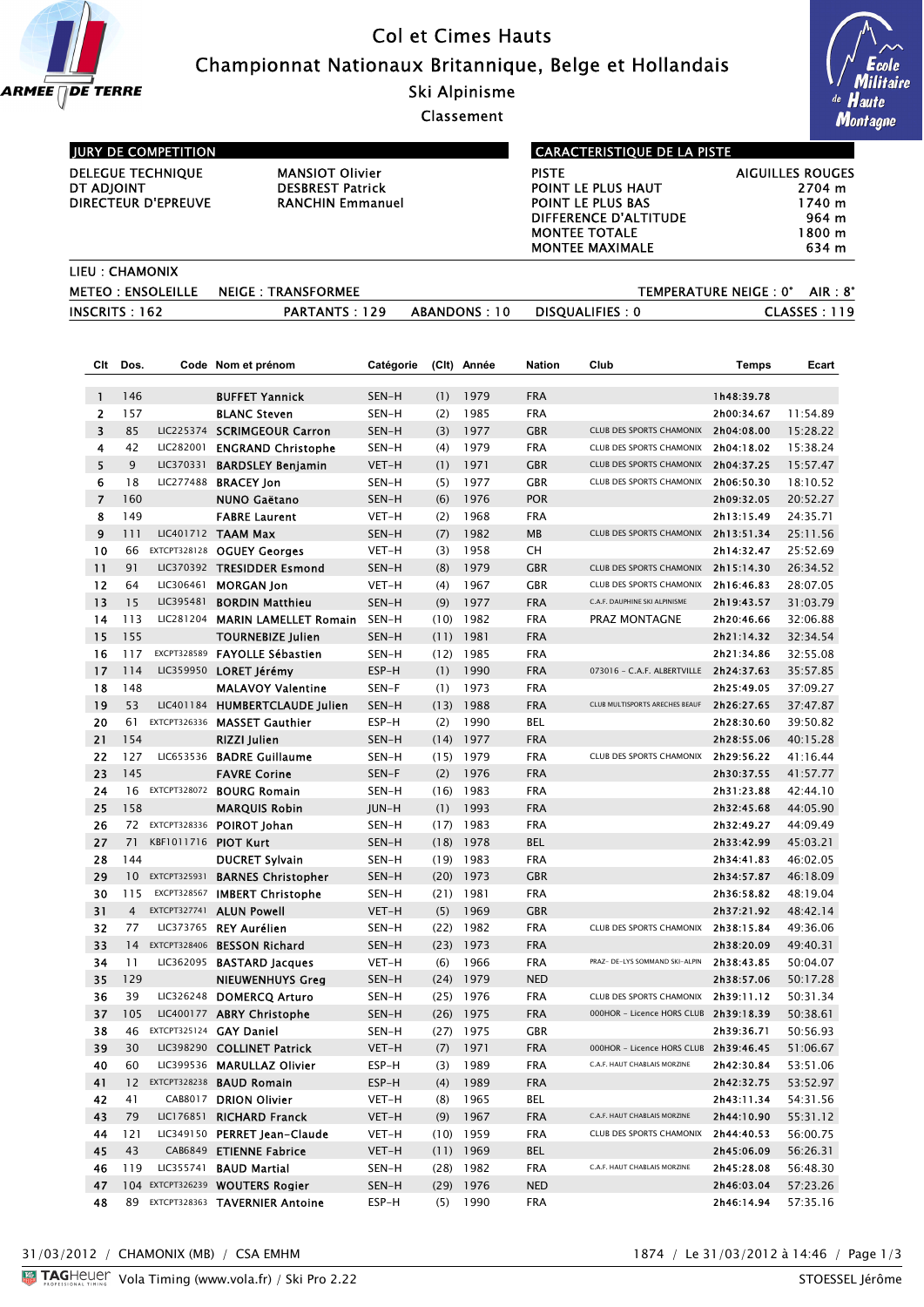# Col et Cimes Hauts Championnat Nationaux Britannique, Belge et Hollandais Ski Alpinisme Classement

| Clt | Dos.     |                               | Code Nom et prénom                     | Catégorie |      | (Clt) Année | Nation     | Club                                                              | Temps                                          | Ecart    |
|-----|----------|-------------------------------|----------------------------------------|-----------|------|-------------|------------|-------------------------------------------------------------------|------------------------------------------------|----------|
|     |          |                               |                                        |           |      |             |            |                                                                   |                                                |          |
| 49  | 96       |                               | LIC234556 VERRIER Luc                  | VET-H     |      | $(12)$ 1961 | <b>FRA</b> | CLUB DES SPORTS CHAMONIX 2h46:23.53                               |                                                | 57:43.75 |
| 50  | 120      | LIC398580                     | <b>BARNIER HOFFMANN Laurence SEN-F</b> |           | (3)  | 1975        | <b>FRA</b> | CLUB DES SPORTS CHAMONIX                                          | 2h47:41.29                                     | 59:01.51 |
| 51  | 65       |                               | EXTCPT328127 OGUEY Christine           | VET-F     | (1)  | 1964        | <b>CH</b>  | C.A.F. HAUT CHABLAIS MORZINE                                      | 2h48:04.44                                     | 59:24.66 |
| 52  | 125      |                               | LIC203829 MICHAUD Olivier              | SEN-H     |      | $(30)$ 1973 | <b>FRA</b> |                                                                   | 2h48:18.47                                     | 59:38.69 |
| 53  | 8        |                               | LIC401430 BAQUET Jean Charles          | VET-H     |      | $(13)$ 1971 | <b>FRA</b> | <b>CLUB DES SPORTS CHAMONIX</b><br>CLUB MULTISPORTS ARECHES BEAUF | 2h48:48.26 1h00:08.48                          |          |
| 54  | 49       |                               | LIC401258 GIRODON Nicolas              | VET-H     |      | $(14)$ 1971 | <b>FRA</b> |                                                                   | 2h49:36.87 1h00:57.09                          |          |
| 55  | 37       |                               | LIC399017 DEVEY Michel                 | VET-H     |      | $(15)$ 1963 | <b>FRA</b> | CLUB DES SPORTS CHAMONIX 2h50:11.84 1h01:32.06                    |                                                |          |
| 56  | 3        |                               | EXTCPT328413 ALLOIN Didier             | VET-H     |      | $(16)$ 1971 | <b>FRA</b> |                                                                   | 2h51:48.81 1h03:09.03                          |          |
| 57  | 63       |                               | LIC227581 MORAND Gérard                | VET-H     |      | $(17)$ 1952 | <b>FRA</b> | PRAZ MONTAGNE                                                     | 2h52:59.81 1h04:20.03                          |          |
| 58  | 151      |                               | <b>HADORN Fabienne</b>                 | SEN-F     | (4)  | 1974        | СH         |                                                                   | 2h56:06.69 1h07:26.91                          |          |
| 59  | 109      |                               | LIC108500 PLANTIE Philippe             | VET-H     |      | $(18)$ 1963 | <b>FRA</b> | <b>PASSY ESCALADE</b>                                             | 3h00:46.35 1h12:06.57                          |          |
| 60  |          |                               | 52 EXTCPT326250 HEYNING Olivier        | SEN-H     |      | $(31)$ 1979 | <b>NED</b> |                                                                   | 3h02:13.27 1h13:33.49                          |          |
| 61  | 81       |                               | EXTCPT328446 RONGER David              | SEN-H     |      | $(32)$ 1985 | <b>FRA</b> |                                                                   | 3h02:30.82 1h13:51.04                          |          |
| 62  |          |                               | 36 EXTCPT327929 DEMOLIS Olivier        | VET-H     |      | $(19)$ 1970 | <b>FRA</b> |                                                                   | 3h03:45.22 1h15:05.44                          |          |
| 63  |          |                               | 68 EXTCPT328430 PELLIER CUIT Philippe  | SEN-H     |      | $(33)$ 1974 | <b>FRA</b> |                                                                   | 3h03:55.83 1h15:16.05                          |          |
| 64  | 50       | CAB1781                       | <b>GOFFIN Caroline</b>                 | SEN-F     | (5)  | 1982        | <b>BEL</b> |                                                                   | 3h04:09.52 1h15:29.74                          |          |
| 65  |          |                               | 86 EXTCPT327839 SERMET Thierry         | VET-H     |      | $(20)$ 1972 | <b>FRA</b> |                                                                   | 3h05:02.65 1h16:22.87                          |          |
| 66  |          |                               | 25 EXTCPT324316 CALLAGHAN Leanne       | VET-F     | (2)  | 1972        | <b>GBR</b> |                                                                   | 3h05:13.96 1h16:34.18                          |          |
| 67  | 51       |                               | EXTCPT328084 GRANDAY Charles           | SEN-H     |      | $(34)$ 1985 | <b>FRA</b> |                                                                   | 3h05:47.79 1h17:08.01                          |          |
| 68  |          |                               | 55 EXTCPT325460 L'HERPINIERE Tarka     | SEN-H     |      | $(35)$ 1981 | <b>GBR</b> |                                                                   | 3h05:57.28 1h17:17.50                          |          |
| 69  | 150      |                               | <b>BOUVET Yann</b>                     | SEN-H     |      | $(36)$ 1982 | <b>FRA</b> |                                                                   | 3h06:28.57 1h17:48.79                          |          |
| 70  | 40       |                               | KBF1020175 DOORE Anouk                 | SEN-F     | (6)  | 1976        | <b>BEL</b> |                                                                   | 3h06:43.63 1h18:03.85                          |          |
| 71  | 161      |                               | <b>SUCIU Lionel</b>                    | SEN-H     | (37) | 1985        | <b>ROU</b> |                                                                   | 3h11:29.54 1h22:49.76                          |          |
| 72  | 143      |                               | <b>DUCRET Sébastien</b>                | SEN-H     |      | $(38)$ 1981 | <b>FRA</b> |                                                                   | 3h11:38.02 1h22:58.24                          |          |
| 73  |          |                               | 101 EXTCPT326340 WILLETT Guy           | VET-H     |      | $(21)$ 1971 | <b>GBR</b> |                                                                   | 3h12:54.91 1h24:15.13                          |          |
| 74  | 83<br>92 |                               | LIC281524 RUSSO Julie                  | SEN-F     | (7)  | 1984        | <b>FRA</b> | CLUB DES SPORTS CHAMONIX                                          | 3h14:02.53 1h25:22.75                          |          |
| 75  |          |                               | CAB6859 TRULLEMANS Alain               | VET-H     | (22) | 1957        | <b>BEL</b> |                                                                   | 3h14:11.93 1h25:32.15                          |          |
| 76  | 82       | EXTCPT328161                  | <b>RUDATIS Alexandra</b>               | SEN-F     | (8)  | 1978        | <b>FRA</b> |                                                                   | 3h14:39.99 1h26:00.21                          |          |
| 77  | 108      |                               | ESCPT328528 MUFFAT Francois            | VET-H     |      | $(23)$ 1956 | <b>FRA</b> |                                                                   | 3h15:35.58 1h26:55.80                          |          |
| 78  | 116      |                               | LIC353626 HUARD David                  | SEN-H     |      | $(39)$ 1973 | <b>FRA</b> | PRAZ MONTAGNE                                                     | 3h16:12.68 1h27:32.90                          |          |
| 79  |          |                               | 27 EXTCPT327878 CARME Jeremy           | SEN-H     |      | $(40)$ 1975 | <b>FRA</b> |                                                                   | 3h18:41.25 1h30:01.47                          |          |
| 80  | 153      |                               | <b>COSTE Sébastien</b>                 | SEN-H     |      | $(41)$ 1975 | <b>FRA</b> |                                                                   | 3h19:21.13 1h30:41.35                          |          |
| 81  | 107      |                               | EXCPT328518 HENRION Anne Marie         | SEN-F     | (9)  | 1981        | <b>FRA</b> |                                                                   | 3h23:50.42 1h35:10.64<br>3h24:21.88 1h35:42.10 |          |
| 82  | 152      |                               | <b>HAGUET Julie</b>                    | SEN-F     |      | $(10)$ 1983 | <b>FRA</b> |                                                                   |                                                |          |
| 83  |          |                               | 103 EXTCPT326144 WOUTERS Kim           | SEN-H     |      | $(42)$ 1978 | <b>NED</b> |                                                                   | 3h26:09.47 1h37:29.69                          |          |
| 84  |          |                               | 13 EXTCPT327122 BEMELMANS Ruben        | SEN-H     |      | $(43)$ 1979 | <b>NED</b> |                                                                   | 3h28:08.81 1h39:29.03                          |          |
| 85  |          |                               | 57 EXTCPT323834 LEES Gabriel           | ESP-F     | (1)  | 1990        | <b>GBR</b> |                                                                   | 3h29:15.12 1h40:35.34                          |          |
| 86  | 118      |                               | EXCPT328538 DEHOUCK Mathilde           | ESP-F     | (2)  | 1989        | <b>FRA</b> |                                                                   | 3h34:20.81 1h45:41.03                          |          |
| 87  | 87       |                               | EXTCPT326189 SNOEK Yvo                 | SEN-H     |      | $(44)$ 1982 | <b>NED</b> |                                                                   | 3h36:26.40 1h47:46.62                          |          |
| 88  |          |                               | 126 EXTCPT328625 VAN VEEN Niels        | SEN-H     |      | $(45)$ 1976 | NED        |                                                                   | 3h36:48.68 1h48:08.90                          |          |
| 89  |          |                               | 22 KBF1001813 BUYTAERT Veerle          | SEN-F     |      | $(11)$ 1982 | BEL        |                                                                   | 3h37:06.69 1h48:26.91                          |          |
| 90  |          |                               | 110 EXTCPT328957 RICHARD Christophe    | SEN-H     |      | (46) 1974   | FRA        |                                                                   | 3h37:38.48 1h48:58.70                          |          |
| 91  |          |                               | 54 EXTCPT326321 JEFFERIES Gareth       | VET-H     |      | $(24)$ 1971 | <b>GBR</b> |                                                                   | 3h43:47.19 1h55:07.41                          |          |
| 92  | 147      |                               | <b>HAVART Frédéric</b>                 | VET-H     |      | $(25)$ 1969 | FRA        |                                                                   | 3h44:15.39 1h55:35.61                          |          |
| 93  |          |                               | 38 EXTCPT326969 DIJKSTRA Sander        | SEN-H     |      | $(47)$ 1981 | <b>NED</b> |                                                                   | 3h46:48.56 1h58:08.78                          |          |
| 94  |          | 124 AF741120129041 SMITH Phil |                                        | VET-H     |      | $(26)$ 1972 | <b>GBR</b> |                                                                   | 3h53:43.60 2h05:03.82                          |          |
| 95  |          |                               | 56 EXTCPT328415 LANVERS Eric           | VET-H     |      | $(27)$ 1967 | <b>FRA</b> |                                                                   | 3h55:46.08 2h07:06.30                          |          |
| 96  |          |                               | 75 EXTCPT327682 REIMERINK Jeroen       | SEN-H     |      | $(48)$ 1980 | <b>NED</b> |                                                                   | 3h58:55.20 2h10:15.42                          |          |
| 97  |          |                               | 94 EXTCPT327000 VAN HEUGTEN Bram       | SEN-H     |      | $(49)$ 1978 | <b>NED</b> |                                                                   | 4h00:31.15 2h11:51.37                          |          |
| 98  |          |                               | 99 EXTCPT326171 VRIJLANDT Frits        | VET-H     |      | $(28)$ 1967 | NED        |                                                                   | 4h01:57.78 2h13:18.00                          |          |
| 99  |          |                               | 48 EXTCPT327625 GILBERT Diahanne       | SEN-F     |      | $(12)$ 1973 | <b>GBR</b> |                                                                   | 4h03:19.16 2h14:39.38                          |          |
| 100 | 6        |                               | EXTCPT326871 AVANTURIER Christophe     | VET-H     |      | $(29)$ 1969 | <b>FRA</b> |                                                                   | 4h13:51.89 2h25:12.11                          |          |
| 101 | 19       |                               | LIC293165 BRZECZKOWSKI Jakub           | VET-H     |      | $(30)$ 1969 | <b>FRA</b> | <b>ISSY ESCALADE</b>                                              | 4h14:49.89 2h26:10.11                          |          |
| 102 | 159      |                               | <b>GUYON Renaud</b>                    | SEN-H     |      | $(50)$ 1979 | <b>FRA</b> |                                                                   | 4h18:24.64 2h29:44.86                          |          |
| 103 |          |                               | 20 EXTCPT328005 BURGMAN Erik           | SEN-H     |      | $(51)$ 1979 | <b>NED</b> |                                                                   | 4h19:59.56 2h31:19.78                          |          |
| 104 |          |                               | 80 EXTCPT326474 ROBERTS Anthony        | VET-F     |      | $(3)$ 1961  | <b>GBR</b> |                                                                   | 4h20:50.75 2h32:10.97                          |          |
| 105 |          |                               | 73 EXTCPT327257 PRINSEN Derk           | VET-H     |      | $(31)$ 1969 | <b>NED</b> |                                                                   | 4h22:13.20 2h33:33.42                          |          |
| 106 |          |                               | 93 EXTCPT328285 VAN DANTZIG Frederike  | SEN-F     |      | $(13)$ 1983 | NED        |                                                                   | 4h23:59.65 2h35:19.87                          |          |
| 107 |          |                               | 88 EXTCPT326196 STEENBRINK Alexander   | VET-H     |      | $(32)$ 1967 | <b>NED</b> |                                                                   | 4h34:08.84 2h45:29.06                          |          |
| 108 | 156      |                               | <b>DUVILLARD Christian</b>             | VET-H     |      | $(33)$ 1964 | <b>FRA</b> |                                                                   | 4h34:49.32 2h46:09.54                          |          |
| 109 |          |                               | 31 KBF1022271 COOLS Beatrijs           | SEN-F     |      | $(14)$ 1981 | BEL        |                                                                   | 4h40:22.81 2h51:43.03                          |          |
| 110 |          |                               | 34 EXTCPT327160 DE GRAAF Pieter        | SEN-H     |      | $(52)$ 1983 | NED        |                                                                   | 4h42:34.60 2h53:54.82                          |          |